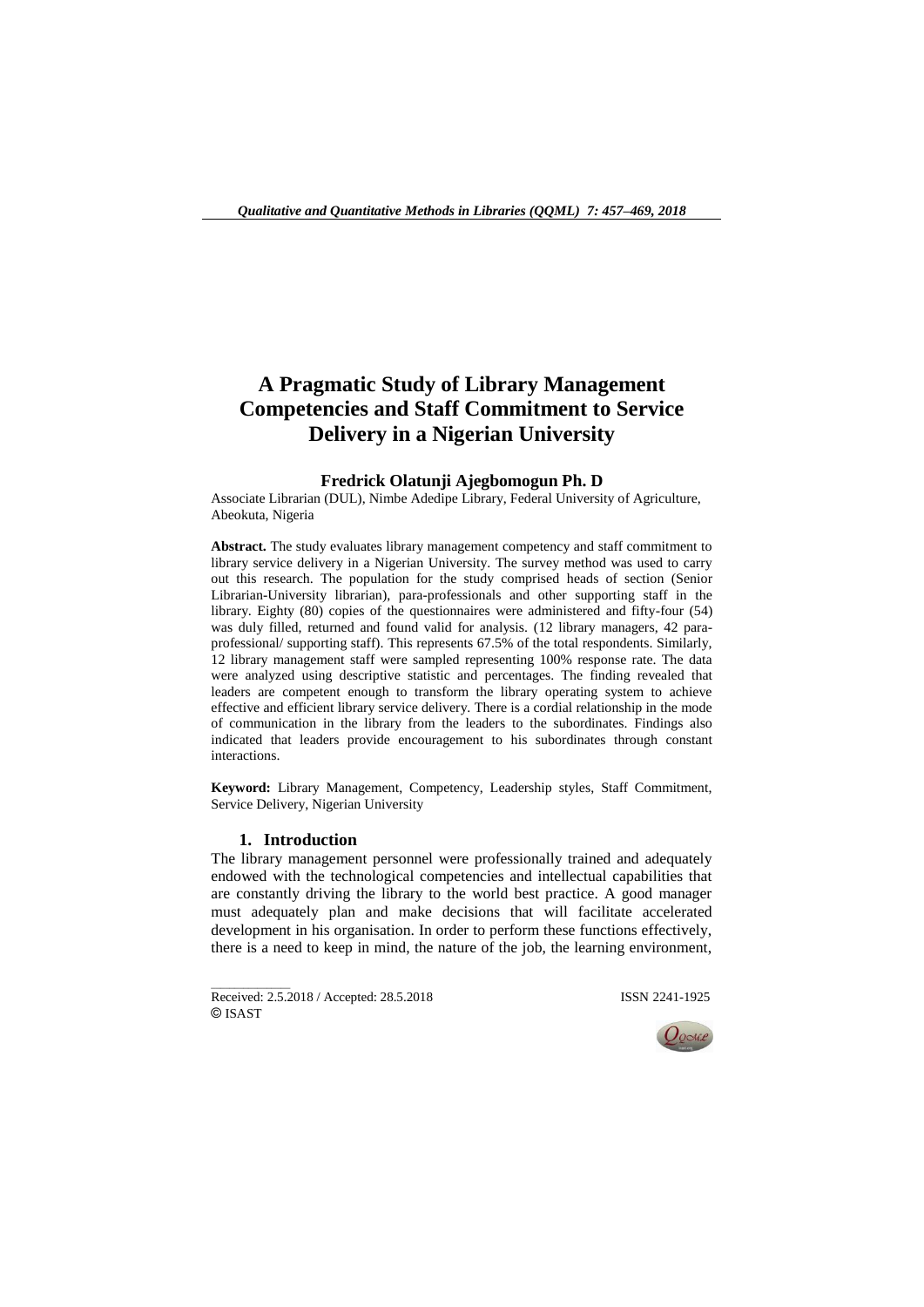the skills and experiences of the people working with you, time available at his or her disposal in carrying out its duty.

Meanwhile, professional competences can be regarded as a flexible knowledge and skills that permit the librarians to function effectively within his environments and to produce a continuum of value-added information services to the users. Hence, personal competencies are defined as a set of skills, attitudes and values individual possessed that enable him to work efficiently, be good communicators and survive in the new world of knowledge (Haddow, 2012). Therefore, a combination of these skills by library management staff will propel greater value to the existence of the library system and subsequently provide better services to the clients. Undoubtedly, leading people require that a leader must appreciate the attributes of individuals, personality and perception that are unique for their existence. This is a very important factor in relation to those who may be your subordinates.

Library management is a discipline that encourages leaders to focus on specific issues that affect the progress of staff and organisational development. Recognizing the role of library manager in this new world order is a great task, Levinge (2006) notes that the influence of the library headship that is university librarian or equivalent is unequivocal in the efficiency of a quality library service delivery. Definitely, library operational management involves functions such as planning, organizing, leading and controlling all other activities in the library. In addition, planning is about systematically making decisions and execution of achieving the library goals while organizing is about gathering and coordinating human activities, financial, physical, informational, and other resources needed to achieve library goals. Leading involves efforts on the part of the librarians to stimulate employees for high performance. Hence, controlling is about monitoring various library operations and services. These management functions should be highly integrated into the library in order to excel in organizing human activities and material resources to give a better performance.

Interestingly, many studies reveal that leadership, communicating style is a contributing factor for managerial success and development. These leadership styles include autocratic, democratic and free-rein or laissez-faire. The autocratic communicating style involves the dominating and domineering in which information is typically flown in one direction, from the superior to subordinate in the form of instruction, directives, order, etc., a defaulter of this directive are regarded as saboteurs and they are heavily penalized. The communication pattern of this leadership style is retrogressive and can be destructive and employees are not allowed to use their initiative in doing their work (Jiboku 2000), democratic communicative style, on the other hand, allows full participation of everybody; there is free-flow of information, subordinate are allowed to make their suggestions and contributions towards decision making and execution. There exists a delegation of authority; a leader based his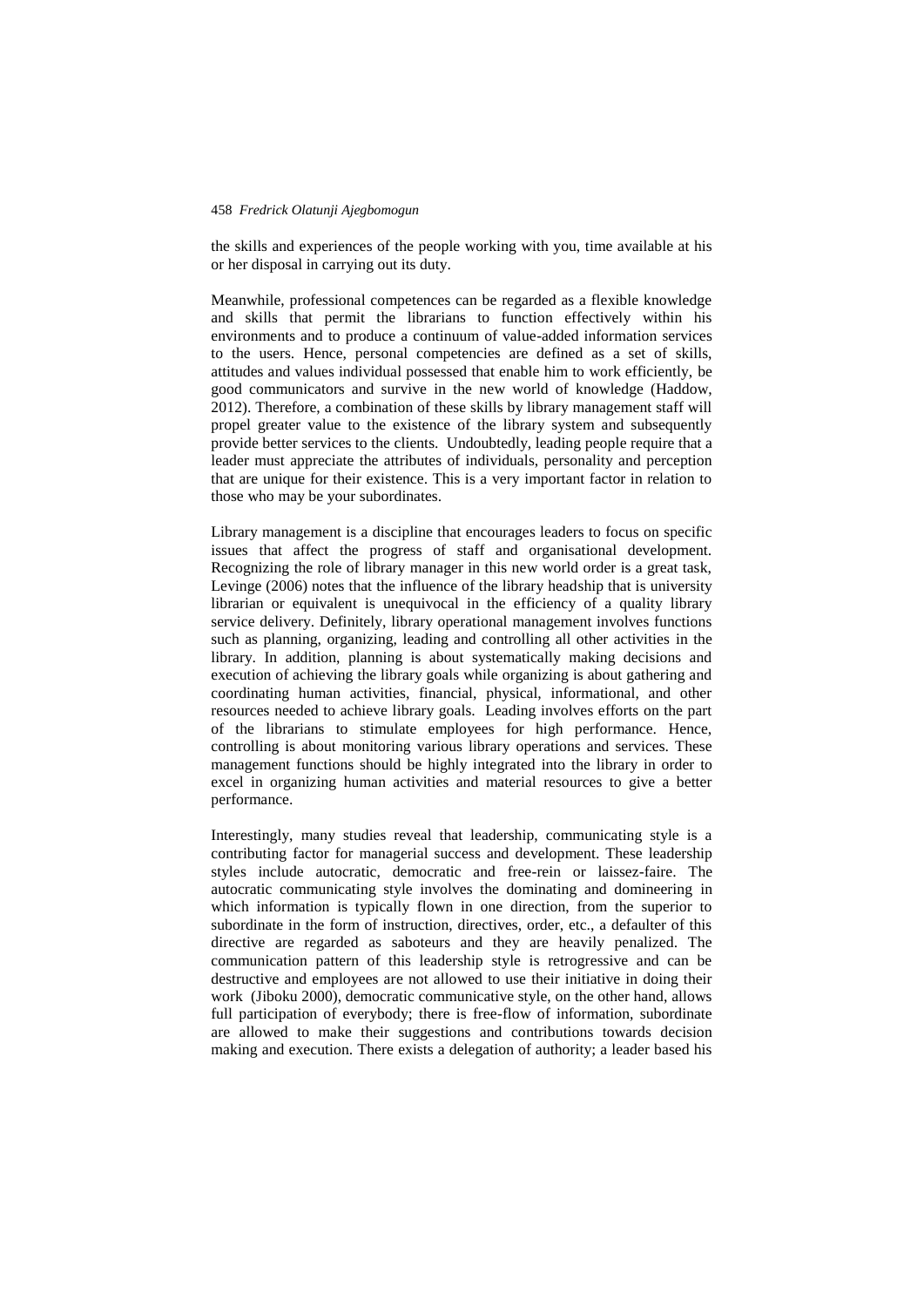communication on consultation, deliberation and participation of their group. This type of leadership encourages development, progress and goal achievement. It is, therefore, the responsibility of the employees and management team in the library to see to the successful achievement of these objectives. It is in the same vein, Ugah (2008) opines that the responsibility of the library management is to discover the natural potentials in each library staff and apply all needed strategy to ensure these strategies are harnessed; this is the only way productivity will be achieved in the library.

The application of new technology in the libraries has changed the traditional pattern of service delivery among staff in Nigerian libraries, therefore, a continuous staff training on evolving technologies is crucial to learn, improve and develop various kinds of professional skills, that will encourage knowledge and competency skills among staff.

The librarian is a link between the library resources and library user, bringing both together and ensuring that library resources meet the information needs of patrons in the most effective and efficient way. Satisfactory service cannot be provided unless the views of users are considered. Popoola (2008) in his work identified the following library services: selective dissemination of information (SDI), current awareness services (CAS), statistical data analysis (SDA), word processing, internet/e-mail services, facsimile, translation, photocopying, referral, bindery, abstracting and indexing, CD-ROM databases searching, document delivery/loan, and microfilming. These are the core of library services designed to help users to derive maximum benefit from the library. Igben (1993) noted that for a library to be most functional, the services it renders should relate closely with the needs of its users. The availability and accessibility of these resources go a long way to encourage users to visit the library more often.

Therefore, the major function of the library is to meet the information needs of its users, create an enabling environment that will encourage reading, teaching and research. In order to realize these objectives, there is a need for availability of information resources and qualified personnel to pull the resources together for maximum utilization. It must be noted that users are described as the reason for the existence of the library. Librarians should strive to ensure that their library users derived the best possible benefits from the services they render coupled with the conducive learning environment.

# **2. Objectives of the study**

- i. To measure leadership competencies in managing the activities of the library
- ii. To examine the existing relationship between the leaders and the subordinates in the library.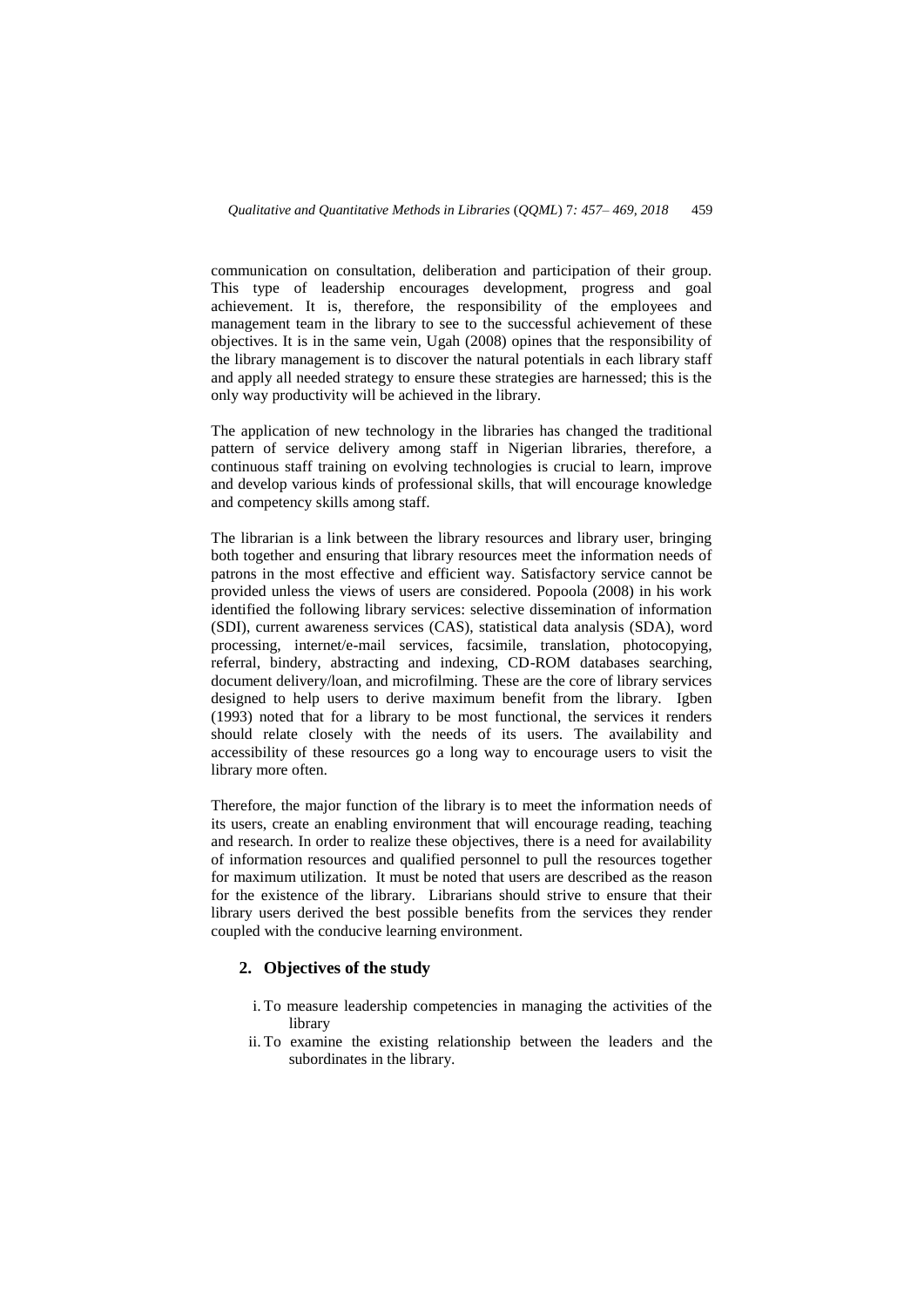- iii. To identify the mode of communication that can facilitate success between the leaders and subordinates.
- iv. To investigate the techniques used to motivate subordinates to attain success.

#### **3. Literature Review**

The library offers core services for learning and research for nation building. Aniebo (2011) stipulates that library gives individual's an ability to gather information for primary, secondary and tertiary sources to enhance their research work and making critical decisions. In another study, he investigated other possible factors that had a great impact on library performance. He identified, collections development, equipment and physical facilities were also germane to knowledge acquisition. He concluded that continuous library evaluation would help reposition the libraries to better service delivery and would increase users' utilization of research materials, which in the past has been adjudged to be very low.

Most writers have, therefore, explained public library in line with the way it relates to their assertion. For instance, Rubin (2000) believed that libraries are considered to perform the following basic functions, such as: developing collections and selecting materials that are relevance to user needs, ordering and acquiring materials, making documents available through document delivery of information, and the provision of information access mechanisms, conserving and preserving materials and providing bibliographic and other forms of instruction. The fact remains that the university library is an organized institution set up with outlined objectives that need to be achieved.

To a very large extent, librarians are expected to interact effectively with a variety of clientele and taught them verbal and nonverbal skills (Pellack, 2003). Laura Saunders (2012) observes that interpersonal communication skills, as well as the ability to build relationships through active listening and inquiring, are essential when offering a reference service. Saunders (2012) observed that reference services are gradually moving online connectivity and this will increase interpersonal communication skills and most especially the librarians are communicating with users globally.

Similarly, Ogunsola (2004) stated that the use of the library by clientele and indeed their satisfaction with library services depend on the availability of suitable learning materials, accommodation and competent staff in the library. He further comments that the main objectives of any library are to support the parent institution through the logical acquisition and organization of all forms recorded information in all fields pertinent to the goals and aspirations of the institution and making such information available to the member of the institution.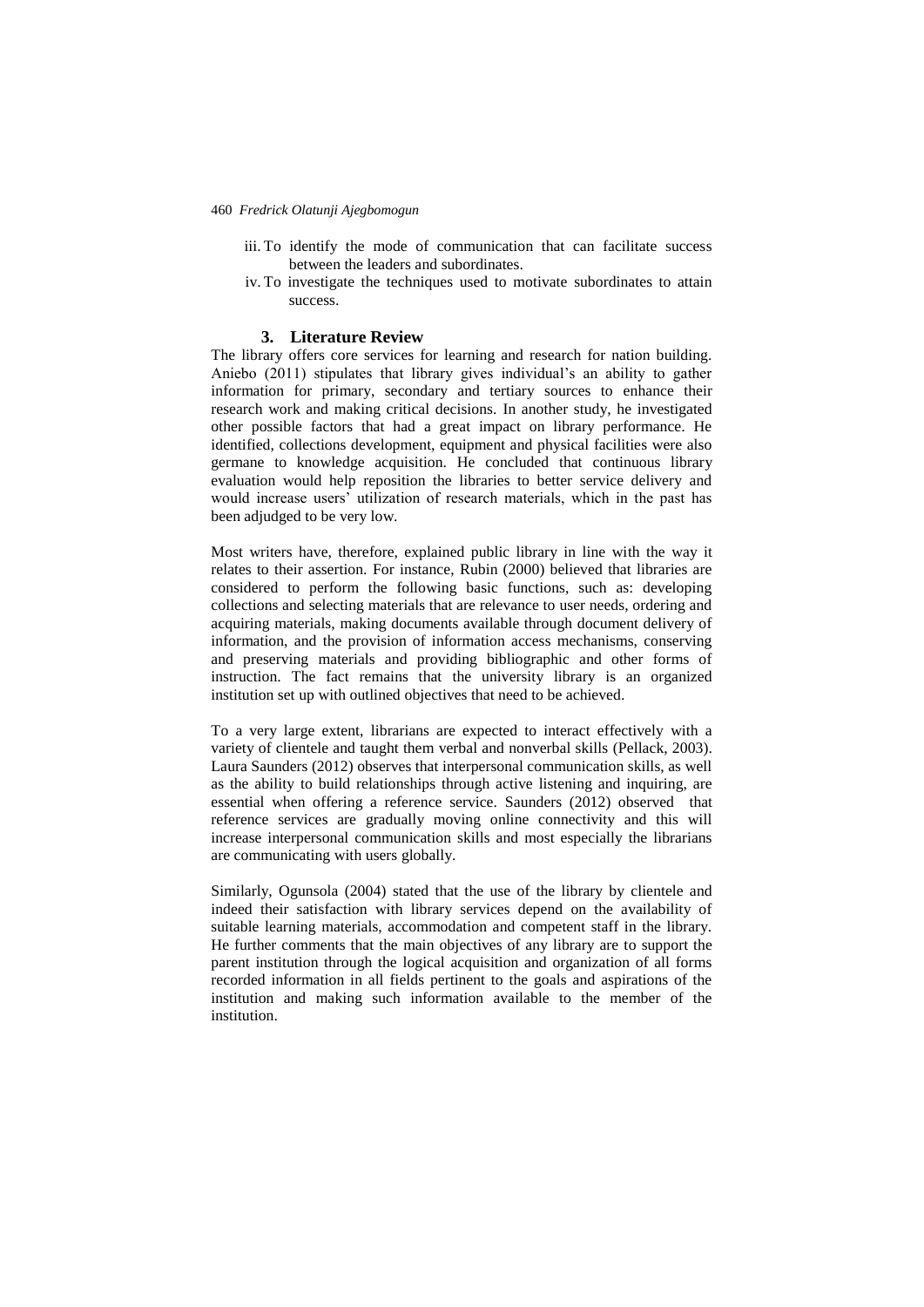It must be restated that other factors that can influence user's satisfaction include responsiveness, competence and assurances, tangibles and resources. Providing quality services in academic libraries are now a major issue among academic librarians; they see the library more in terms of the provision of and access to service quality than as just a physical place. Technology and automation have also changed the way people perceive libraries. Based on these libraries and librarians have been re-evaluating their roles as reflected in many kinds of literature.

A good librarian is someone whose professional experience is recognized by the user. This is the most basic characteristics that re-engineering their activities. A librarian's experience should be demonstrated to the user in the information handling and delivery. A good library manager should be someone who produces results and adds value to the information he produces. This implies that the entire range of the personal and technical competence of the management should be manifested in searching skills; cataloguing, budget management, personnel management and resourcefulness in getting results in any tasks assigned to them.

Management is the process of working with people and resources to accomplish organizational goals and objectives. Good managers do things effectively and efficiently. To be effective is to achieve goals with minimum waste of resources, that is, to make the best possible use of money, time, materials, and people. However, some managers failed on both criteria, and focus on one at the expense of another. The best managers sustain the effectiveness and efficiency of service rendered. McNamara (2002) stated that traditionally the term management is described as the functions of planning, organizing, leading and controlling (or coordinating) activities in an organization. In any larger set up like library organization, the tasks involve assembling, forming logical units of works, defining hierarchical structures, identifying staffing requirements, assigning tasks and responsibilities, coordinating human, financial, physical, informational, and other resources needed to achieve library goals.

The series of research into human resource management is presented as a managerial function which is used to develop potential abilities of the employees to achieve organizational goals. In human resource management, the most important view of the employees is their potential growth and professional development, training for acquiring new responsibilities and encouragement of innovation. Haenisch (2012) reiterates that leadership style is obviously the most influential factor affecting productivity in the 21st century; this is because the leaders in any organization are adorned with the responsibility of driving the attainment of set objectives based on their methods of operation, reward systems, communication methods and policy formulation.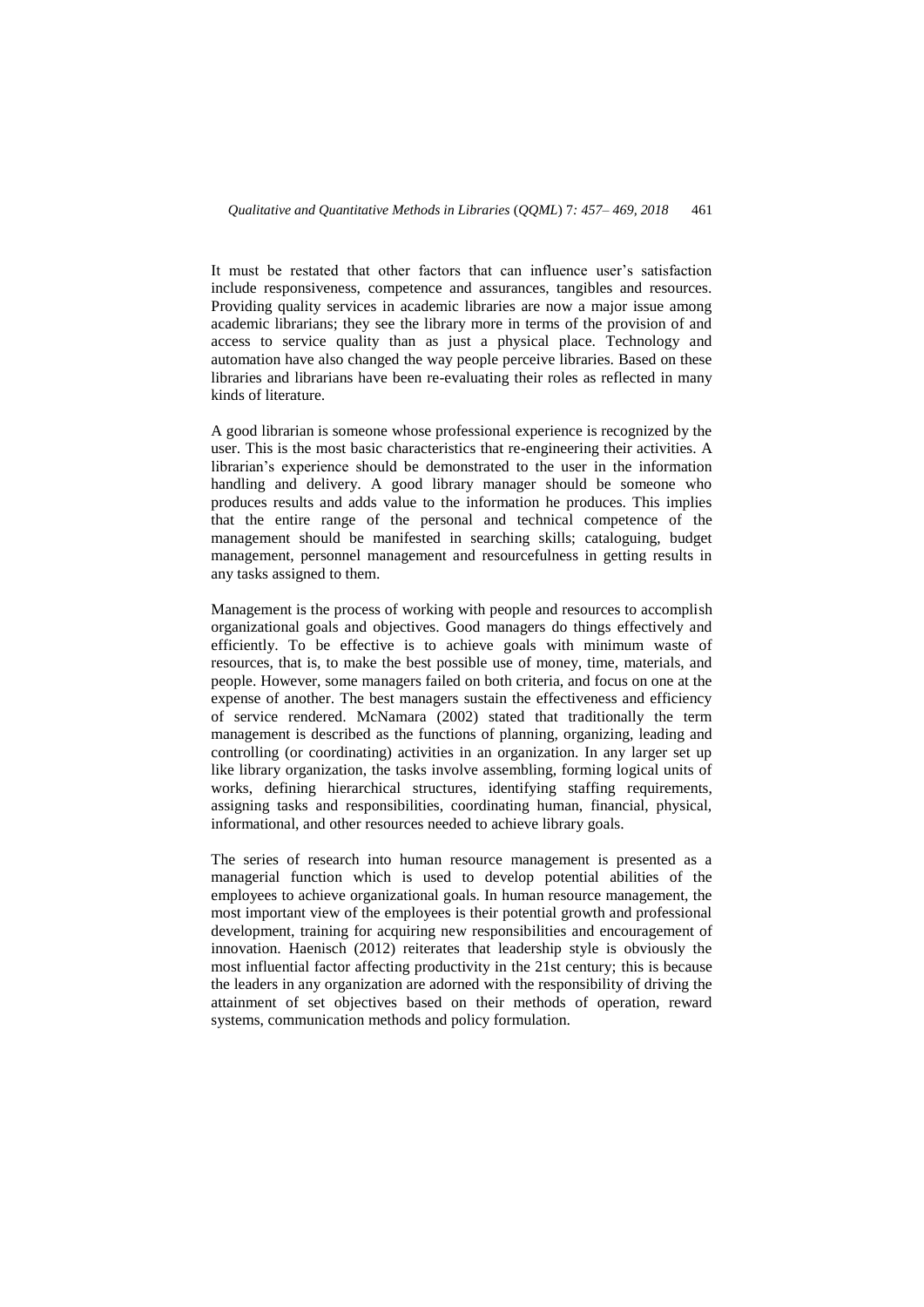Organizations are hereby challenged nowadays with the delivery of quality products and services in order to be able to respond to greater and changing demands from their clients. This makes job performance of interest to the organization because of the importance of high productivity in the workplace which every organization wants to achieve. It is, therefore, one of the most important activities that will reflect both the goals and the means necessary to achieve it. Hence, it becomes necessary to investigate the library management competency in directing the affairs of the library to support the goal and aspiration of the users.

#### **4. Methodology**

The research design used for this study was the survey. The instrument used in collecting data for this study is the questionnaire. The question was prepared and administered among the practicing librarian, but specifically, senior librarians that constitute library management staff, para-professional and their supporting staff in Nimbe Adedipe library. The questions were divided into three (3) sections. Section one (1) sought information on the demographic variables of the respondents. Section two (2) sought information on library management competencies and motivational techniques for the attainment of organizational goals. Section three (3) asked information from the paraprofessional and the supporting staff as regards their relationship and mode of communication with superior officers. A total number of 80 copies of the questionnaire were distributed to the staff, out of which fifty-four (54) were completed and returned (12 library managers, 42 para-professional/supporting staff). This represents 67.5% of the total respondents. Similarly, 12 library management staff were sampled representing 100% response rate. The results of the study were analyzed using percentages and simple average calculations.

#### 5. **Results and discussion**

### **5.1. Analysis of Respondents' Demographic Data**

Demographic data in terms of sex, age bracket, marital status, working experience and educational qualifications of staff were analyzed. A total of 30 (55.5%) male and 24 (44.5%) female responded to the questions. This shows that both male and female were adequately represented in the study.

|     |                         |    | <b>Respondents</b> |                   |
|-----|-------------------------|----|--------------------|-------------------|
| S/N | <b>Variables</b>        |    | Mgt.<br>Para/Adm   | <b>Percentage</b> |
|     | <b>Rank/Status</b>      |    |                    |                   |
|     | <b>Management Staff</b> | 12 |                    | 22.2              |
|     | Para-professionals      |    | 12                 | 22.2              |
|     | Supporting staff/Admin  |    | 30                 | 55.6              |
|     | <b>Total</b>            | 12 |                    | 100               |

## **Table 1: Demographic variables**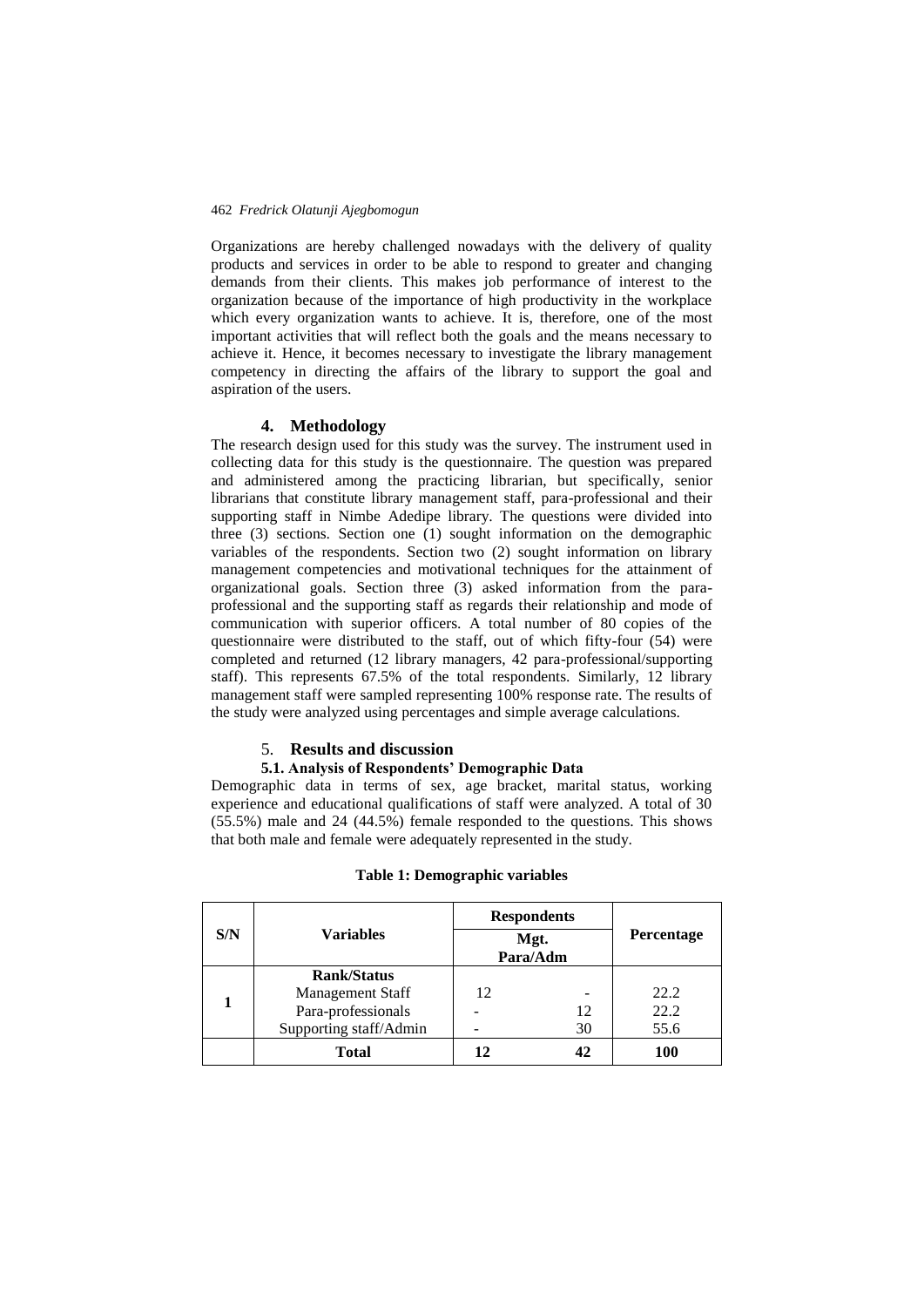| $\mathbf{2}$ | <b>Academic qualification</b><br>WACE/GCE<br>NCE/OND/Dip<br>HND/B.Sc/BA/MA/M.Sc<br>M.Sc/MA/Ph.D | 12 | 25<br>10<br>7 | 46.3<br>18.5<br>12.9<br>22.2 |
|--------------|-------------------------------------------------------------------------------------------------|----|---------------|------------------------------|
|              | <b>Total</b>                                                                                    | 12 | 42            | <b>100</b>                   |
| 3            | <b>Age of the Respondents</b><br>$20 - 30$<br>$31-40$<br>41 years and above                     | 12 | 25<br>11<br>6 | 46.3<br>20.4<br>33.3         |
|              | <b>Total</b>                                                                                    | 12 | 42            | <b>100</b>                   |
| 4            | <b>Working experience</b><br>(years)<br>$1-5$<br>$6-10$<br>16year and above                     | 12 | 8<br>16<br>18 | 14.8<br>29.6<br>55.6         |
|              | <b>Total</b>                                                                                    | 12 | 42            | <b>100</b>                   |

Table 1 indicates the number of respondents in the library with their rank or status. The managerial staff are (22.2%). Paraprofessionals are (22.2%) and supporting/administrative staff are (55.6%). It is obvious that the library is an organization that stands to benefit immensely from the hierarchy of service, structure and stability.

The above analysis gave the frequency picture of educational attainments of the respondents. The distribution percentages of the respondents who possessed WAEC/GCE is (46.2%), followed by those having NCE/OND (18.5%), HND/B.Sc (12.9%) while M.Sc/PhD constitute the managerial staff with the rating of (22.2%). It is obvious that the employees of the libraries are of a higher educational standard that is capable of carrying out activities in the library.

The above table shows the working experience of the respondents, 8 of the respondents with  $(14.8\%)$  have worked for  $1 - 5$  years. 16 of the respondents with (29.6%) have  $6 - 10$  years experienced, while only 30 respondents with (55.6%) have worked for 11 years and above respectively.

**Table 2: Library management competencies**

| Items                                                              | $\%$ | $\%$ | $\%$ |  |
|--------------------------------------------------------------------|------|------|------|--|
| As a leader, I can control the<br>working environment conveniently | 58.3 |      |      |  |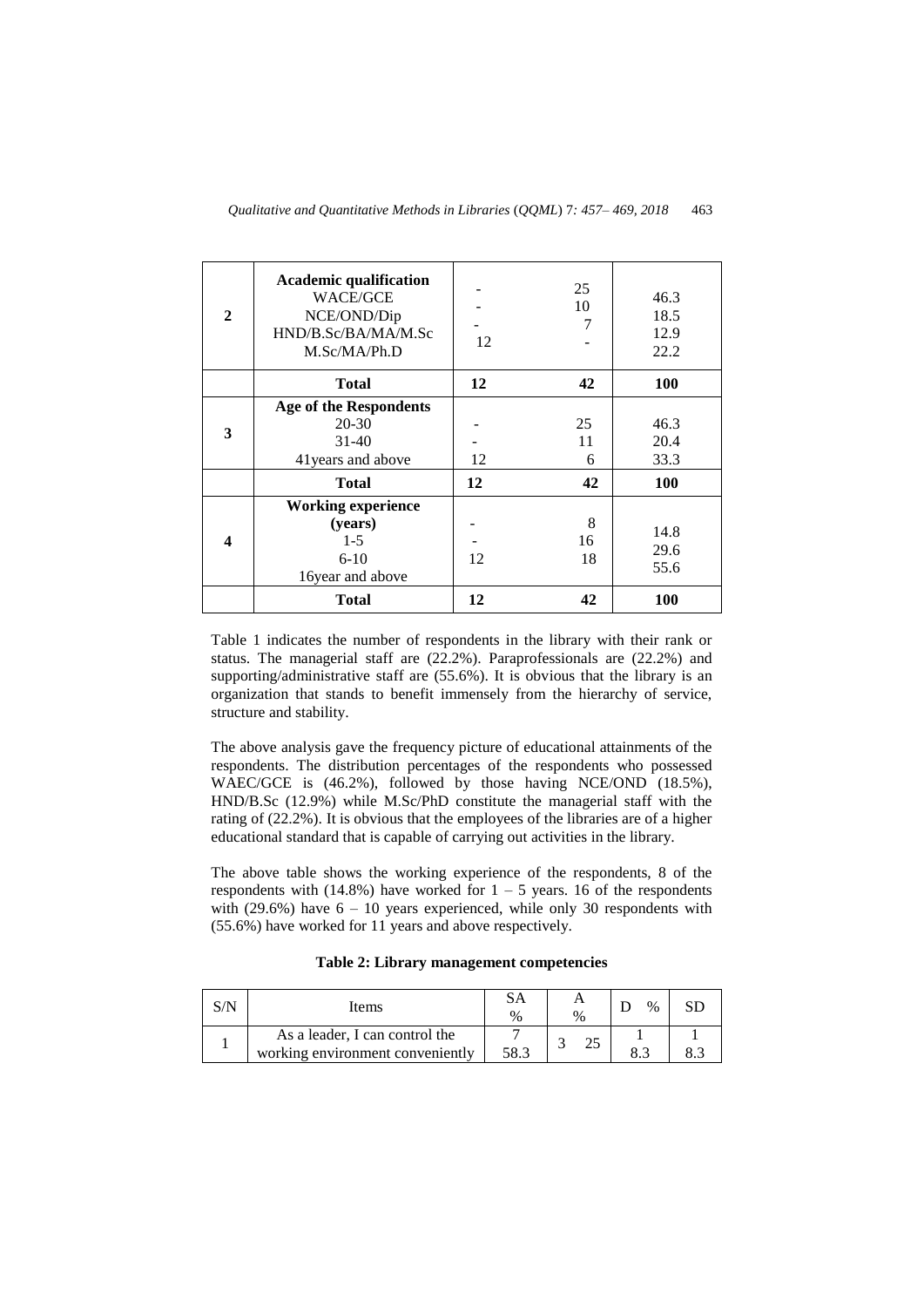| 2              | I take full action to ensure tasks<br>are accomplished                              | $\overline{\phantom{0}}$<br>41.6 | 7<br>58.3 |                                     |     |  |  |
|----------------|-------------------------------------------------------------------------------------|----------------------------------|-----------|-------------------------------------|-----|--|--|
| 3              | I have the ability to set goals and<br>develop strategies to achieve those<br>goals |                                  | 5<br>41.6 | 8.3                                 |     |  |  |
| $\overline{4}$ | I have the ability to be bold and<br>take courageous actions                        | $\overline{4}$<br>33.3           | 5<br>41.6 | $\mathcal{D}_{\mathcal{L}}$<br>16.7 | 8.3 |  |  |
| 5              | Provide facilities to accomplish<br>goals                                           | 3<br>25                          | 6<br>50   | 2<br>16.7                           | 8.3 |  |  |
| 6              | Put all machinery in motion to<br>satisfy users                                     | 5<br>41.6                        | 4<br>33.3 | $\mathcal{L}$<br>16.7               | 8.3 |  |  |
| 7              | Have courage to mobilize<br>subordinates                                            | 58.3                             | 5<br>41.6 |                                     |     |  |  |
| 8              | Have seals to articulate directions                                                 | 41.6                             | 58.3      |                                     |     |  |  |
|                | $N=12$<br>$SA =$ Strongly Agreed, $A =$ Agreed, $D =$ Disagreed                     |                                  |           |                                     |     |  |  |

Table 2 shows the result of leadership traits/competencies in carrying out their activities in the library. Based on the findings of this study, 50% strongly agreed and 41.6% agreed that they have the ability to set goals and develop strategies to achieve those goals. While 58.3% strongly agreed and 41.6% agreed that they have the courage to mobilize subordinates. Also, 41.6% strongly agreed and 58.3% agreed that they take a full action to ensure tasks are accomplished at the stipulated time. It is obvious that the library management staff were competent enough to coordinate activities of the library for effective library service delivery.

| Table 3: Motivational techniques to achieve results |  |  |  |
|-----------------------------------------------------|--|--|--|
|-----------------------------------------------------|--|--|--|

| S/N                         | Opinion                     | <b>SA</b>     | A             | D                           | <b>SD</b>     |
|-----------------------------|-----------------------------|---------------|---------------|-----------------------------|---------------|
|                             |                             | $\frac{6}{6}$ | $\frac{6}{9}$ | $\frac{6}{9}$               | $\frac{6}{6}$ |
|                             | Recommendation of staff for | 6             | 4             |                             |               |
|                             | promotion                   | 50            | 33.6          | 16.7                        |               |
| $\mathcal{D}_{\mathcal{L}}$ | Always support salary       |               | 3             | $\mathfrak{D}$              |               |
|                             | increments                  | 58.4          | 25            | 6.7                         |               |
|                             | Issuance of commendation    | 5             | 3             | $\mathcal{D}_{\mathcal{A}}$ | $\mathcal{D}$ |
|                             | letter                      | 41.6          | 25            | 16.7                        | 16.7          |
|                             | Cash gifts                  | 2             | 3             |                             |               |
|                             |                             | 16.7          | 25            | 58.4                        |               |
| 5                           | Verbal commendation         | 6             | 3             | $\mathfrak{D}$              |               |
|                             |                             | 25            | 25            | 16.7                        | 8.3           |

N= 12 SA= Strongly Agreed, A= Agreed, D= Disagreed, SD= Strongly Disagree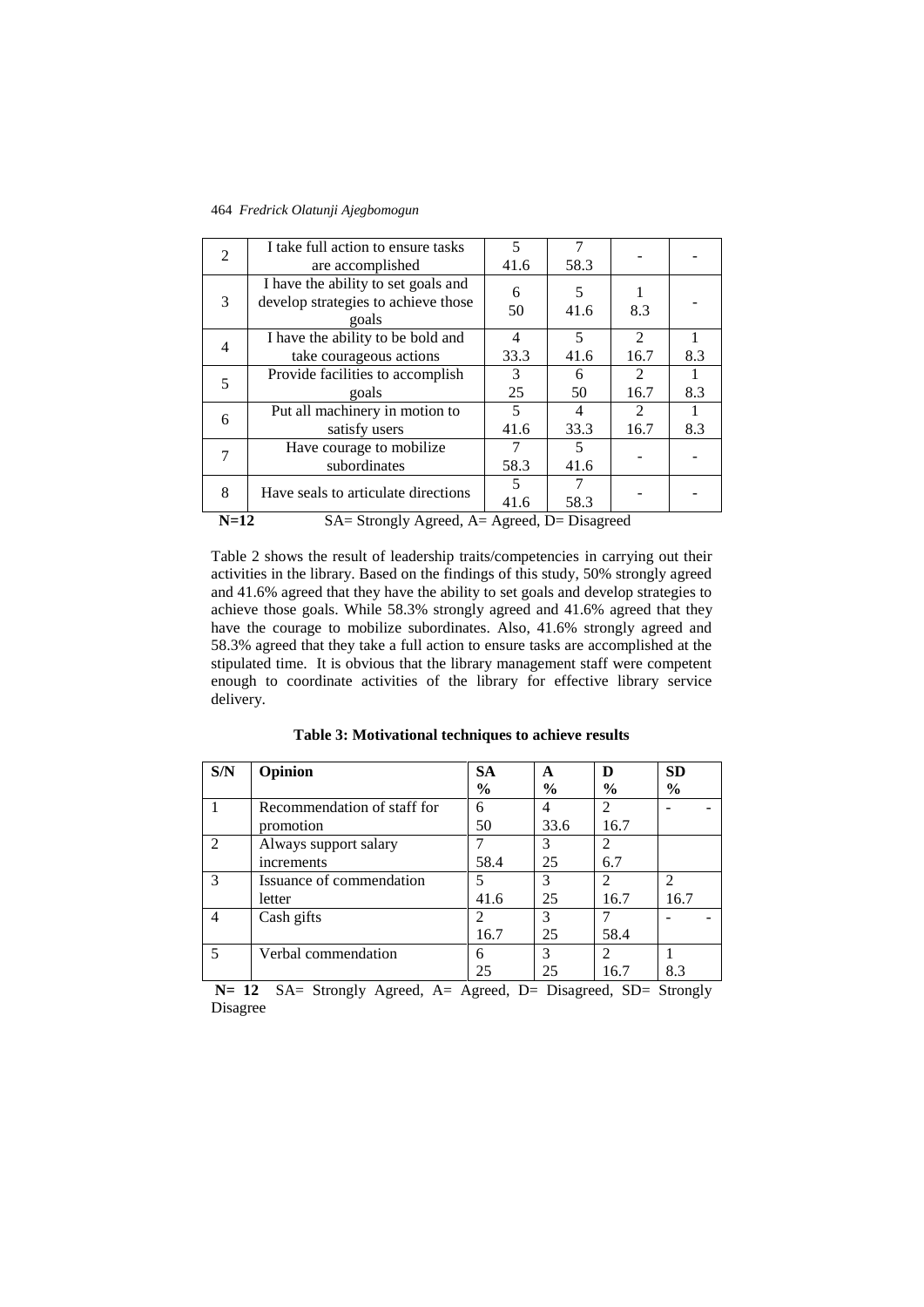Table 3 above shows different motivational techniques use by the library management as an incentive for service delivery among staff. One of the incentives is the recommendation of staff for promotion when due, 50% of the respondents strongly agreed and 33.3% agreed 16.7% disagreed. For recommendations for salary increment 58.4% of the respondents strongly agreed while 25% agreed, 8.3% disagreed and 8.3% strongly disagreed. It is obvious that cash gift carried a very low percentage, which an indication that staff are not supported with cash gifts. It is not surprising, because of the dwindling economy.

| S/A | Opinion                                                 | $\frac{6}{9}$          | <b>Very Regular</b> | $\frac{6}{9}$  | Regular |                | Irregular % |
|-----|---------------------------------------------------------|------------------------|---------------------|----------------|---------|----------------|-------------|
| 1   | Staff discipline                                        | 4                      | 33.3                | 6              | 50      | $\overline{2}$ | 16.7        |
| 2   | Frequency monitoring<br>staff on specific work<br>to do | $\mathfrak{D}$<br>16.7 |                     | $\mathbf Q$    | 75      | 1              | 8.3         |
| 3   | Frequency of staff<br>cooperation                       | 5<br>41.7              |                     | $\overline{4}$ | 33.3    | 3              | 25          |
| 4   | Frequency work<br>supervision                           | 9<br>75                |                     | $\mathfrak{D}$ | 16.7    | 1              | 8.3         |
| 5   | Reward for<br>performance                               | 7<br>58.3              |                     | 5              | 41.7    |                |             |
|     | $N=12$                                                  |                        |                     |                |         |                |             |

**Table 4: Attainment of organizational goals**

To achieve service delivery among the staff, discipline/correction for misconduct is very necessary to make sure that work ethics are strongly adhered to. From the result of this study, 33.3% assert that very regular discipline is adopted for misconduct, while 50% accepted regular discipline and 16.7% confirmed that both above-mentioned ways of correcting misconduct were used regularly. Values recorded on different discipline shows that large number support one way or the other, this in no small measure will help the staff to be law abiding, which will further promote the efficiency of operation at all levels.

**Table 5: Mode of communication**

| S/N | <b>Items</b>                    |     | $\frac{0}{0}$ | F | $\frac{0}{0}$ | NF | $\frac{0}{0}$ |
|-----|---------------------------------|-----|---------------|---|---------------|----|---------------|
|     | Hold general meetings regularly | - 9 | 21.4          |   | 19            | 25 | 59.5          |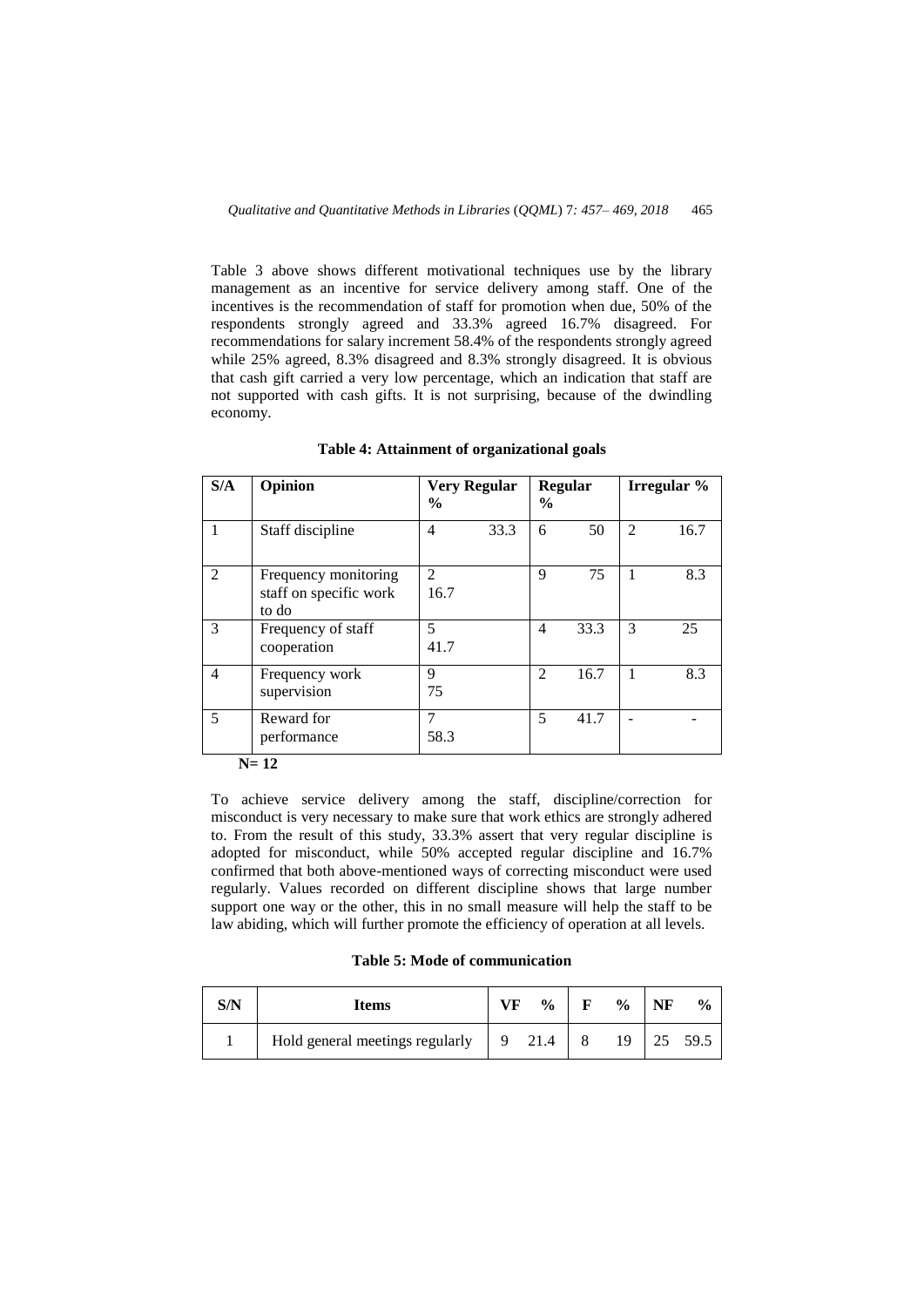| 28 66.7<br>3<br>26 61.9<br>Use of internal memorandum<br>16.6<br>9<br>14.2<br>27<br>Telephone calls<br>21.4<br>9<br>6<br>$\overline{4}$<br>14.2<br>9.5<br>e-mail messages<br>4<br>6<br>6<br>38<br>$\mathfrak{D}$<br>Meet one-on-one<br>54.6<br>16<br>23<br>6 |   |                                 |   |      |  |   |      |
|--------------------------------------------------------------------------------------------------------------------------------------------------------------------------------------------------------------------------------------------------------------|---|---------------------------------|---|------|--|---|------|
|                                                                                                                                                                                                                                                              |   |                                 |   |      |  |   | 4.6  |
|                                                                                                                                                                                                                                                              |   |                                 |   |      |  |   | 14.2 |
|                                                                                                                                                                                                                                                              |   |                                 |   |      |  |   | 64.2 |
|                                                                                                                                                                                                                                                              |   |                                 |   |      |  |   | 21.4 |
|                                                                                                                                                                                                                                                              | 2 | Information on a bulletin board | 8 | 19.4 |  | 6 | 14.2 |

466 *Fredrick Olatunji Ajegbomogun*

N=42 VF= Very Frequent, F= Frequent, NF= Not Frequent

Table 5 shows the distribution of respondents on their mode of communication in the library. These responses were posed for paraprofessional and administrative staff. 59.5% of the respondents assert that the holding of the sectional meeting is not frequent, 19% indicates frequent while 21.4% indicated very frequent. Meet one-on-one were equally reported 54.6% indicated very frequent, frequent 38% and 2.3% indicated not frequent. However, telephone calls indicate that 64.2% is not frequent, while 14.2% indicated frequent. From the result, it is obvious that the mode of communication among staff at the library is not all that cordial.

| S/N            | Opinion                                             | V. Often<br>$\frac{0}{0}$ | <b>Often</b><br>$\frac{6}{9}$ | Occasionally % |
|----------------|-----------------------------------------------------|---------------------------|-------------------------------|----------------|
| 1              | Provision of leisure<br>time of interaction         | 6<br>14.2                 | 13<br>30.9                    | 23<br>54.7     |
| 2              | Allows frequency of<br>staff socialization          | 8<br>19                   | 2.3<br>1                      | 78.5<br>33     |
| 3              | Given the positive<br>response to personal<br>needs | 16<br>38                  | 25<br>59.5                    | 2.3            |
| $\overline{4}$ | Given the positive<br>response to official<br>needs | 29<br>69                  | 12<br>28.5                    | 2.3            |
|                | $N=42$                                              |                           |                               |                |

Table 6 asked questions from para-professional and other supporting staff to hear their views on the interpersonal relationship with their leaders in discharging their work responsibility. 69% of the respondents assert that positive response to official needs is very often, 28.5% indicates often while 2.3% indicated occasionally. Given the positive response to personal needs 38% indicated very often, 59.5% indicated often and 2.3% indicated occasionally. From the result, it is obvious that response to official needs and staff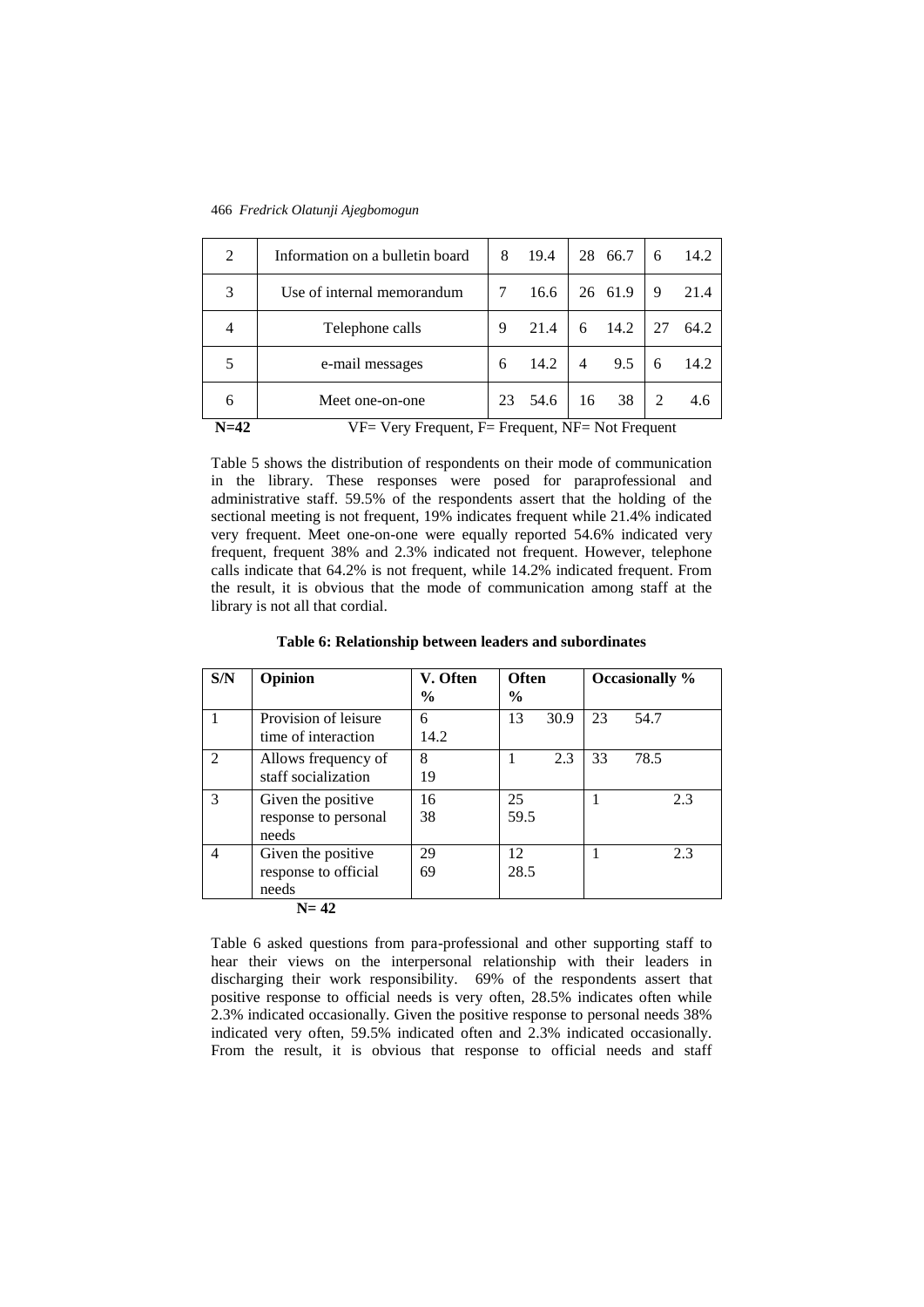socialization is of appreciable values. The frequency of staff socialization, 19% indicated very often, 2.3% often and 78.8% indicated occasionally. From the result, it is obvious that the response to the provision of leisure time of interaction and staff socialization is not encouraging; hence, testify a dichotomy between leaders and subordinate in their social interaction. This indicates a class status among the leaders and subordinates

#### **5.2. Findings of the study**

- The findings indicated a high level of commitment to both official and staff personal needs by the leaders.
- The result of the finding showed that recommendation for promotion is a great reward that encourages commitment to efficient library service delivery among the staff
- The result indicates that the mode of communication in the library from the leaders to the subordinates is not much cordial.
- Findings also indicated that leaders give a positive response to personal needs and to official needs of their subordinates. This implies that employees will always make significant contributions to the achievement of organizational goals where a leader always there to assist them in the time of needs.
- Findings indicate that leaders are competent enough to transform the library for effective and efficient services. This was also observed by Is,haq, Musa (2008) that leadership styles is an all-encompassing approach that can be used to describe a wide range of leadership from very specific attempts to influence followers on a one-on-one to a very broad attempts to influence the whole organization.

# **5.3. Recommendation**

- The leaders should strive to build a virile relationship with their subordinate while such has been a thread that could hold all sections of the library and allows it to perform successfully.
- The results indicated that provisions of leisure time for staff interaction and socialization among leaders and subordinates are not inspiring. Where these relationships are lacking, such organization will not get the best performance from its employees.

# **3. Conclusion**

Library management competencies and effective library service delivery among staff will go a long way for organizational goal attainment. The library has its hierarchical structure, official decision-making processes, institutional policy and routines, which should be adhered to in order to achieve set goals. Management style can directly cause work outcomes that are either positive or negative. Positive work incentives are incentives that make work interesting, e.g.; attractive work environment, good personnel policies, provision of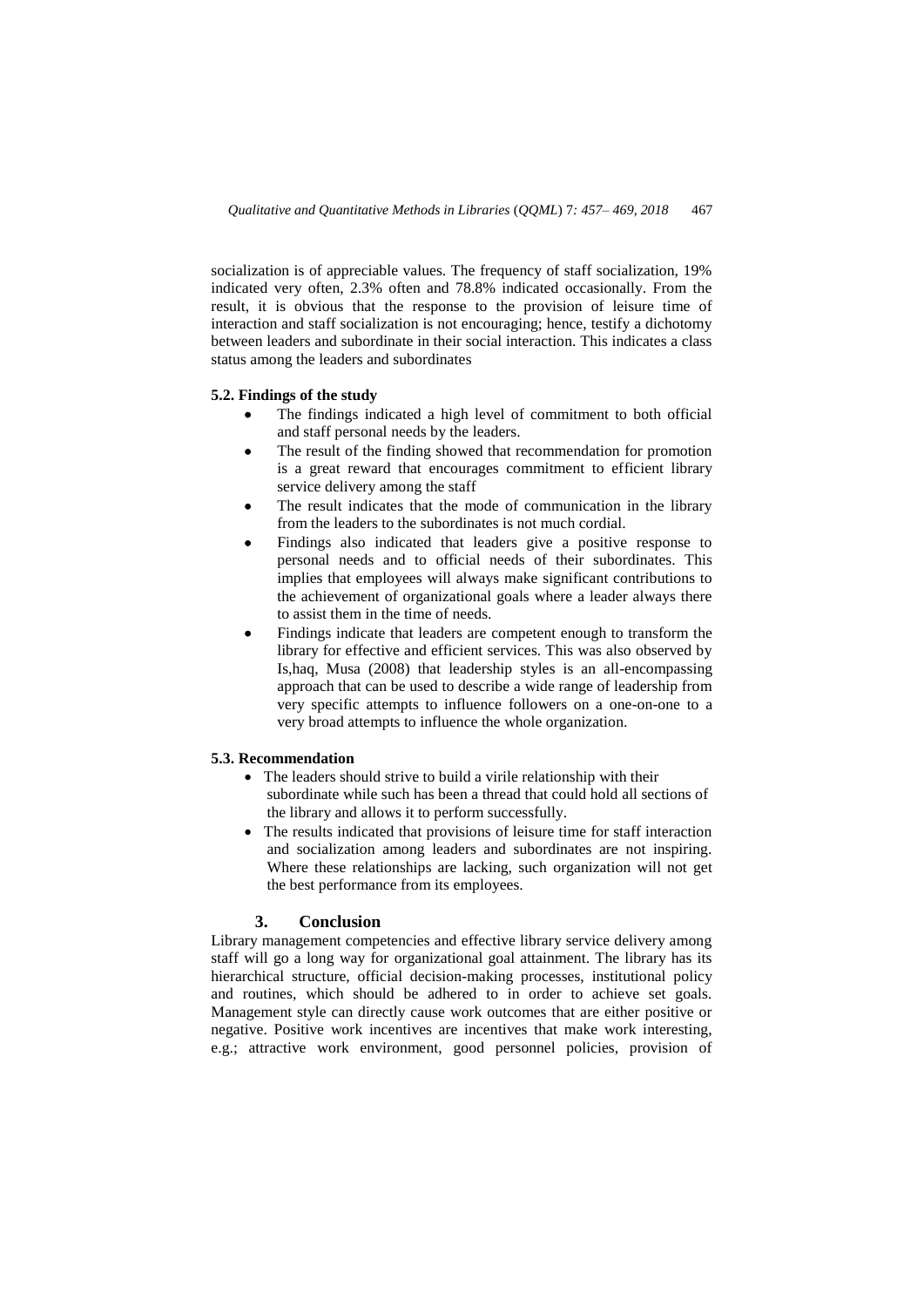benefits, job structure and compensation. Enabling work environment leads to motivation, good personnel policies, favourable work environment, provision of benefits, job satisfaction and compensation. The situation in the libraries worldwide has changed in the last few years. Therefore, the library needs a purposive leader who is ready to work assiduously to achieve results.

#### **References**

Aniebo, U.A. (2011). Library services for effective information management in local government administration in Nigeria. *Inter-World Journal of Management and Development Studies* 3 (3): 158-163.

Haenisch, J.P. (2012). Factors affecting the productivity of government workers. *Gender Studies Journals*. Available at: http://sgo.sagepub.com/content (accessed on 15 October 2015)

Haddow, G. (2012). Knowledge, skills and attributes for academic reference librarians. *Australian Academic and Research Libraries* 43 (3): 231-248.

Igben, M.J. (1993). Students use of selected services in the Polytechnic, Ibadan Library. *Nigerian Library of Information Science Review* 11 (1&2): 11-17.

Is,haq, Musa (2008) Leadership qualities and organizational transformation: A case study of University of Abuja library, Abuja. *Borno Library, Archival and Information Science Journal* 7 (1): 75-79.

Jiboku, O.A (2000). *Communication in organization,* Lagos. Anthonio Publishers. Levinge, I.C (2006). The Impact of leadership on library quality: Outcomes of library. Available at: http://www.eprints.qut.edu.au/5370/ (accessed on 15 March 2017).

McNamara, C. (2002). Guidelines to understanding literature about leadership. Available at:<http://www.mapnp.org/library/idrship/idng.lit.htm> (accessed on 15 October 2015).

Ogunsola, L.A. (2004). Adequate library facilities in Nigeria: A key contributor to sustainable distance education system. Journal of Social Science 9: 24.

Pellack, L. J., (2003). *Interpersonal skills in the reference workplace.* Available at: <http://lib.dr.iastate.edu/howtocite.htm> Accessed on 25 June 2016).

Popoola, S. O. (2008). The Use of information sources and services and its effect on the research output of social scientists in Nigerian Universities. *Library Philosophy and Practice.* Available at: http://digitalcommons.unl.edu/libphilprac/183/ (accessed on 15 October 2015).

Rubin, R.E. (2000). *Foundations of library and Information Science.* New York, Neal-Schuman.

Saunders, L., & Jordan, M. (2013). Significantly different? reference services competencies in public and academic libraries. *Reference and User Service Quarterly* 52 (3): 216-23.

Ugah, A.D (2008). Evaluating the use of the University libraries in Nigeria: A case study of Michael Okpara University of Agriculture, Umudike. *Library Philosophy and Practice*